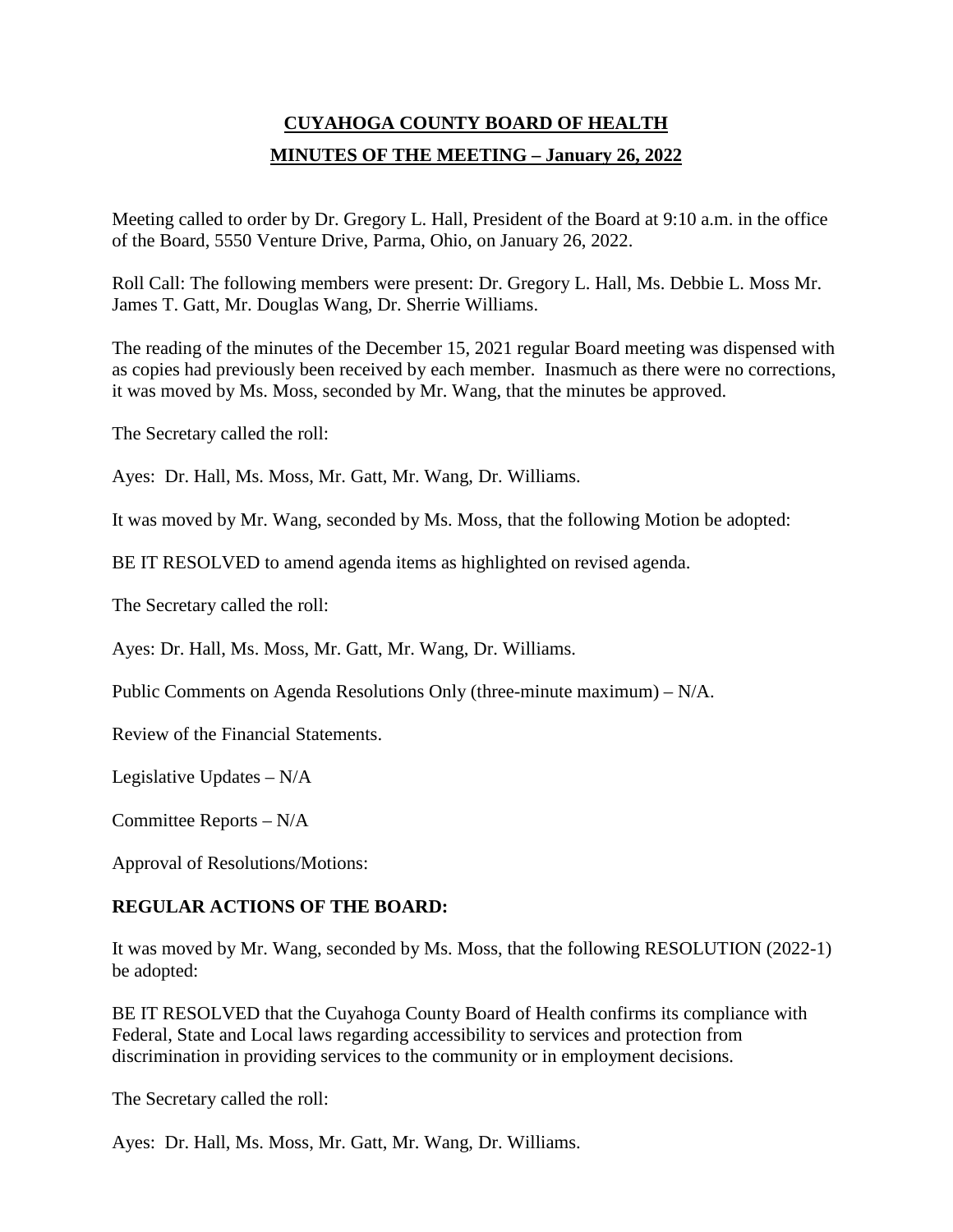It was moved by Mr. Wang, seconded by Dr. Williams, that the following RESOLUTION (2022- 2) be adopted:

BE IT RESOLVED to authorize the Health Commissioner accept the 2022 Ohio Equity Institute grant funding from the Ohio Department of Health from January 1, 2022 through December 31, 2022 in the amount of \$697,375.00.

The Secretary called the roll:

Ayes: Dr. Hall, Ms. Moss, Mr. Gatt, Mr. Wang, Dr. Williams.

It was moved by Mr. Gatt, seconded by Ms. Moss, that the following RESOLUTION (2022-3) be adopted:

BE IT RESOLVED to authorize the Health Commissioner to enter into and execute a contract with the Ohio Environmental Protection Agency for the 2022/2023 Water Pollution Control Loan Fund assistance program in the amount of \$150,000.00.

The Secretary called the roll:

Ayes: Dr. Hall, Ms. Moss, Mr. Gatt, Mr. Wang, Dr. Williams.

It was moved by Mr. Wang, seconded by Dr. Williams, that the following RESOLUTION (2022- 4) be adopted:

BE IT RESOLVED to authorize the Health Commissioner to enter into and execute a contract with Village of Healing under the Maternal Child Health grant from January 1, 2022 through September 30, 2022 in an amount not to exceed \$33,000.00.

The Secretary called the roll:

Ayes: Dr. Hall, Ms. Moss, Mr. Gatt, Mr. Wang, Dr. Williams.

It was moved by Dr. Williams, seconded by Mr. Gatt, that the following RESOLUTION (2022- 5) be adopted:

BE IT RESOLVED to authorize the Health Commissioner to enter into and execute a contract with Alyssa Sherer, RN, MSN, CNP, DNP under the Reproductive Health and Wellness grant from January 1, 2022 through December 31, 2022 in an amount not to exceed \$48,000.00.

The Secretary called the roll:

Ayes: Dr. Hall, Ms. Moss, Mr. Gatt, Mr. Wang, Dr. Williams.

It was moved by Mr. Wang, seconded by Ms. Moss, that the following RESOLUTION (2022-6) be adopted:

BE IT RESOLVED to authorize the Health Commissioner to enter into and execute a contract with Bike Cleveland under the Racial and Ethnic Approaches to Community Health grant from September 30, 2021 through September 29, 2022 in an amount not to exceed \$143,054.00.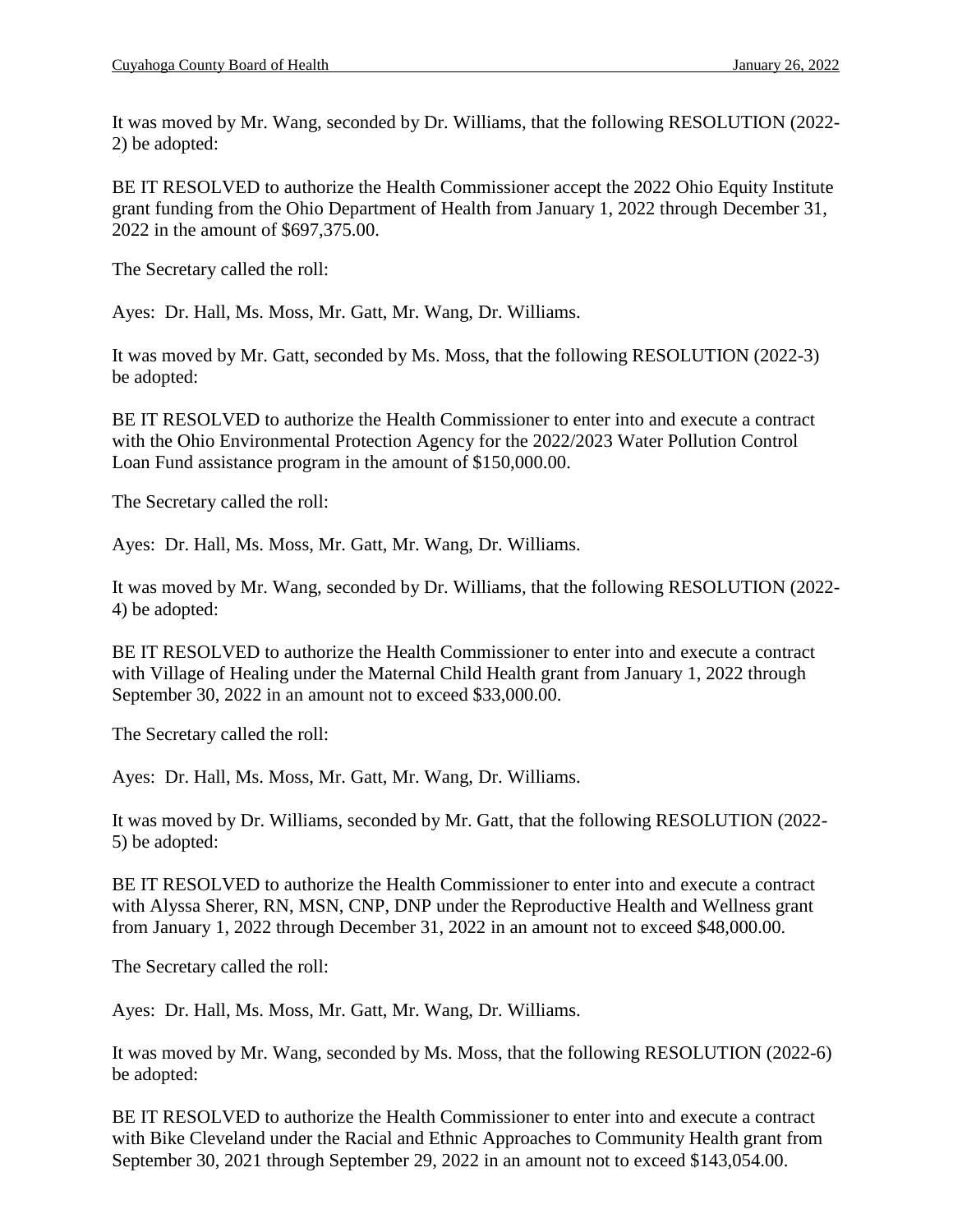The Secretary called the roll:

Ayes: Dr. Hall, Ms. Moss, Mr. Gatt, Mr. Wang, Dr. Williams.

It was moved by Mr. Gatt, seconded by Dr. Williams, that the following RESOLUTION (2022- 7) be adopted:

BE IT RESOLVED to authorize the Health Commissioner to enter into and execute a contract with the following agencies under the HIV Prevention grant from January 1, 2022 through December 31, 2022:

|                                                                            | Amount to be paid |
|----------------------------------------------------------------------------|-------------------|
|                                                                            | not to exceed:    |
| AIDS Taskforce of Greater Cleveland                                        | \$130,000.00      |
| Care Alliance                                                              | \$ 30,000.00      |
| <b>Circle Health Services</b>                                              | \$95,000.00       |
| Cleveland Treatment Center, Inc. dba Ohio Bureau of Drug Abuse \$70,000.00 |                   |
| Lorain County Public Health                                                | \$130,000.00      |
| Signature Health, Inc.                                                     | \$115,000.00      |
|                                                                            |                   |

The Secretary called the roll:

Ayes: Dr. Hall, Ms. Moss, Mr. Gatt, Mr. Wang, Dr. Williams.

It was moved by Mr. Wang, seconded by Ms. Moss, that the following RESOLUTION (2022-8) be adopted:

BE IT RESOLVED to authorize the Health Commissioner to enter into and execute an addendum to the contract with The MetroHealth System under the Ryan White Part A Program and Ending the HIV Epidemic grants to increase the amount to be paid to The MetroHealth System from \$1,628,515.00 to \$1,710,385.00 (Resolutions 2021-53 & 2021-111).

The Secretary called the roll:

Ayes: Dr. Hall, Ms. Moss, Mr. Gatt, Mr. Wang; Dr. Williams abstained due to her employment with The MetroHealth System.

It was moved by Mr. Gatt, seconded by Ms. Moss, that the following RESOLUTION (2022-9) be adopted:

BE IT RESOLVED to authorize the Health Commissioner to enter into and execute a contract with Area Temps, Inc. for temporary staffing services from January 26, 2022 through December 31, 2026. Amount to be paid to Area Temps, Inc. is based on the hourly rate associated with any temporary staff placed at CCBH and will be paid to Area Temps, Inc. for hours worked by the assigned temporary staff.

The Secretary called the roll:

Ayes: Dr. Hall, Ms. Moss, Mr. Gatt, Mr. Wang, Dr. Williams.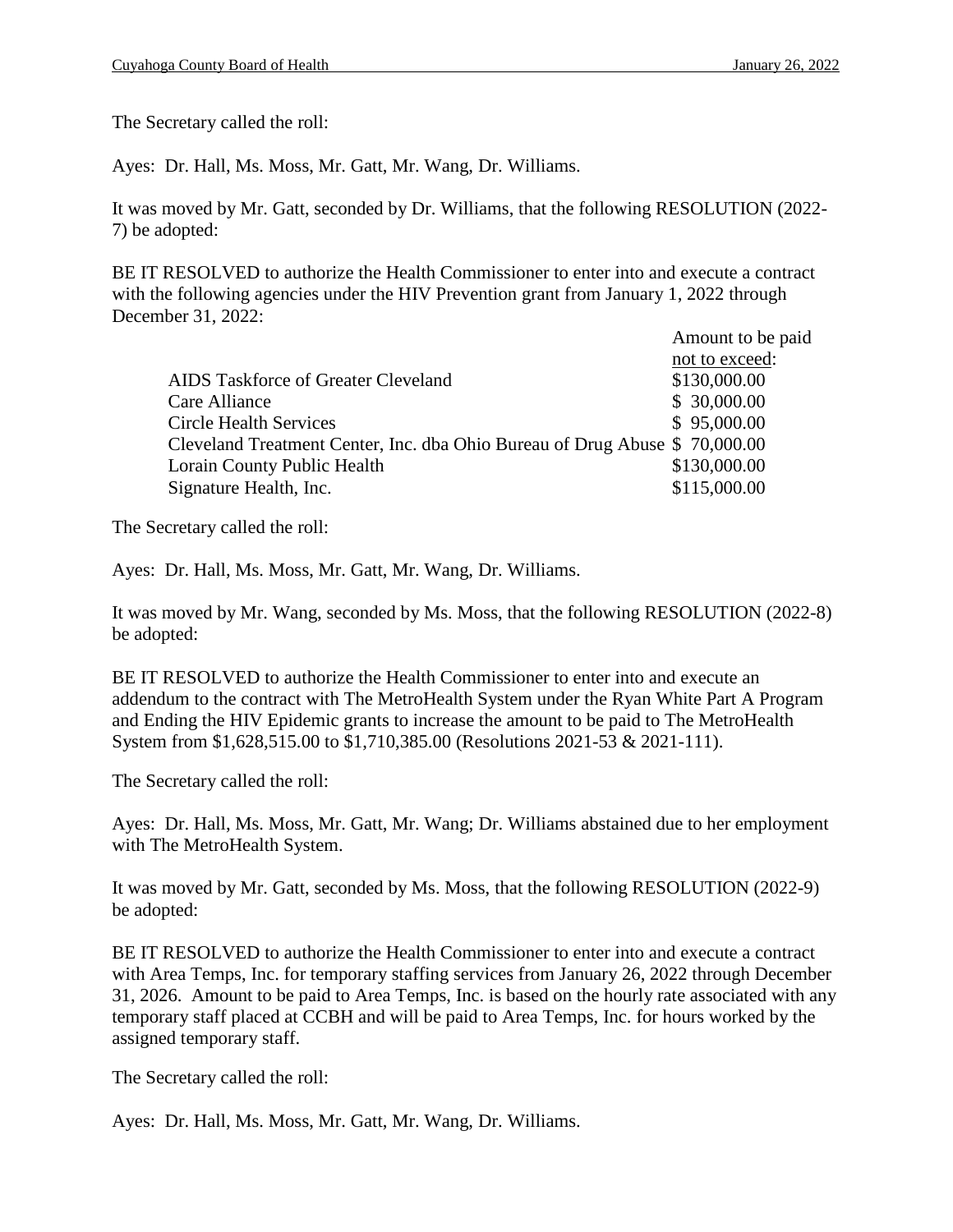It was moved by Mr. Wang, seconded by Dr. Hall, that the following RESOLUTION (2022-10) be adopted:

BE IT RESOLVED to authorize payment for the contract and/or order with the following vendors:

| Vendor      | Amount      | <u>Date</u> | <u>Purpose</u>                     |
|-------------|-------------|-------------|------------------------------------|
| CWRU        | \$23,760.00 | 7/1/21      | <b>COVID-19 Physician Services</b> |
| Weston Hurd | \$5,022.50  | 9/28/21     | <b>Outside Counsel</b>             |

The Secretary called the roll:

Ayes: Dr. Hall, Ms. Moss, Mr. Gatt, Mr. Wang, Dr. Williams.

It was moved by Mr. Wang, seconded by Dr. Williams, that the following RESOLUTION (2022- 11) be adopted:

BE IT RESOLVED to approve the following job descriptions effective January 26, 2022 (ref. enclosed):

Director, Nursing and Clinical Services Director, Population Health

The Secretary called the roll:

Ayes: Dr. Hall, Ms. Moss, Mr. Gatt, Mr. Wang, Dr. Williams.

It was moved by Mr. Wang, seconded by Dr. Hall, that the following RESOLUTION (2022-12) be adopted:

BE IT RESOLVED to approve the following revised job descriptions effective January 26, 2022 (ref. enclosed):

Environmental Health Specialist in Training (formerly Sanitarian In Training) Registered Environmental Health Specialist (formerly Sanitarian) Registered Environmental Health Specialist Program Manager (formerly Sanitarian Program Manager) Registered Environmental Health Specialist Supervisor (formerly Sanitarian Supervisor)

The Secretary called the roll:

Ayes: Dr. Hall, Ms. Moss, Mr. Gatt, Mr. Wang, Dr. Williams.

Najeebah Shine, Director of Organizational Development, requested that Resolution 2022-13 be tabled until following the Executive Session discussion.

# **BOARD ORDERS, RULES, FEES OR REGULATIONS**

It was moved by Ms. Moss, seconded by Dr. Williams, that the following RESOLUTION (2022- 14) be adopted: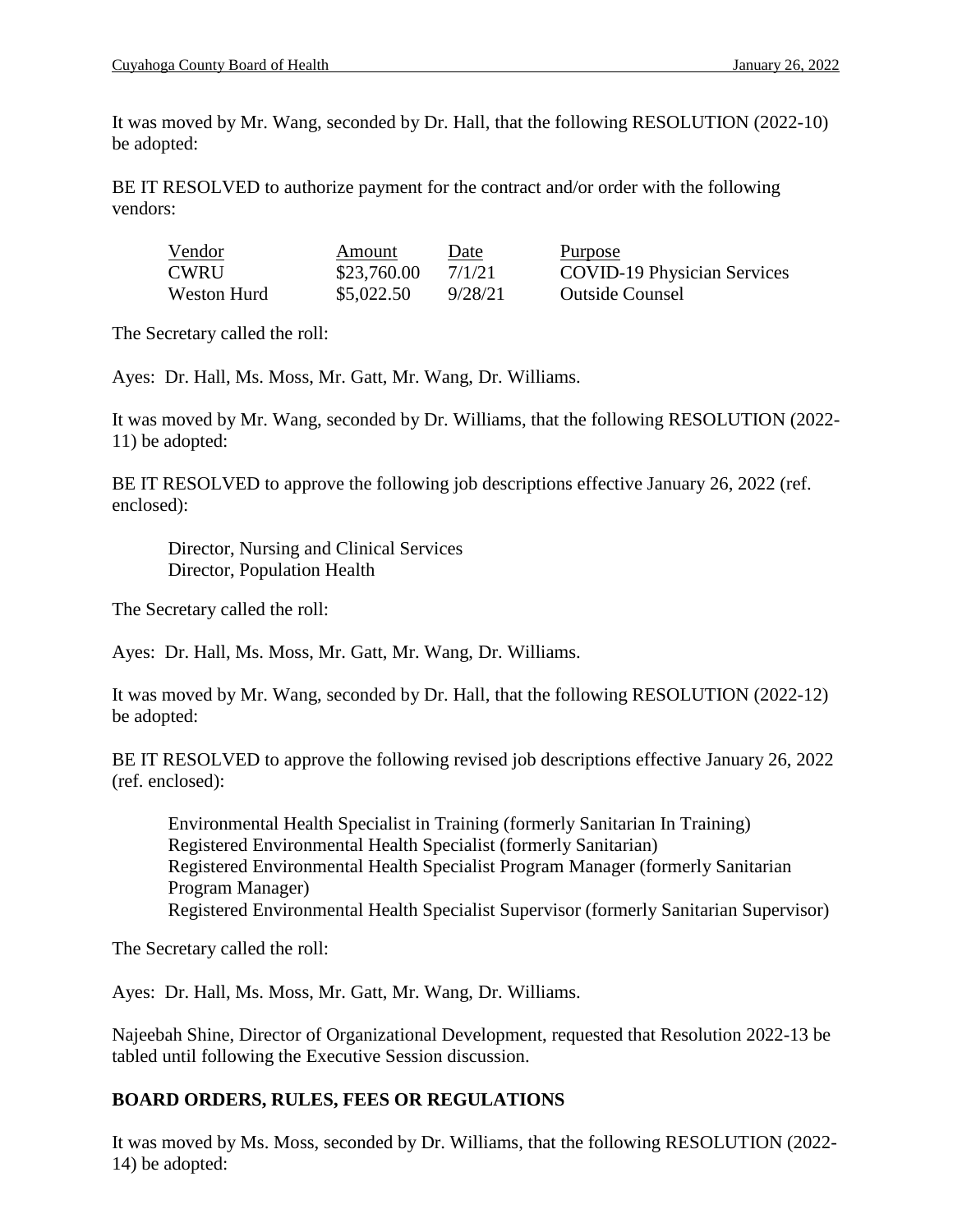BE IT RESOLVED to grant a variance as prescribed in Section 3701-29-18 (C)(6) of the Ohio Administrative Code to allow for the use of the septic tank, aerobic treatment unit and dosing tank of the sewage treatment system installed to service the residence at 4061 Giles Road in Moreland Hills (PPN: 912-26-011) as temporary holding tanks with a deadline of June 1, 2022 (ref. enclosed).

The Secretary called the roll:

Ayes: Dr. Hall, Ms. Moss, Mr. Gatt, Mr. Wang, Dr. Williams.

## **FIRST READING:**

None

## **SECOND READING:**

None

## **THIRD READING:**

None

It was moved by Mr. Gatt, seconded by Dr. Hall, that the following RESOLUTION (2022-15) be adopted:

BE IT RESOLVED that approval be given of the Consent Agenda as set forth in the attached schedules:

| Schedule A | <b>Appropriation Measures.</b>                 |
|------------|------------------------------------------------|
| Schedule B | Cash Transfers.                                |
| Schedule C | Routine Personnel Actions.                     |
| Schedule D | Employee Training and Travel Expenses.         |
| Schedule E | Approval of Vouchers. (Available upon request) |
| Schedule F | CRC Report and Other Contracts.                |

The Secretary called the roll:

Ayes: Dr. Hall, Ms. Moss, Mr. Gatt, Mr. Wang, Dr. Williams.

Terry Allan, Health Commissioner, requested that Resolution 2022-16 be moved up from Miscellaneous Business for consideration prior to the Health Commissioner's Report.

Thereupon, it was moved by Dr. Williams, seconded by Ms. Moss, that the following RESOLUTION (2022-16) be adopted:

BE IT RESOLVED to authorize the Health Commissioner to enter into and execute a contract with HealthSpace USA to implement and maintain a HS Cloud Suite Program from February 1, 2022 through January 31, 2027 in an amount not to exceed \$57,024.00 for implementation and \$33,016.00 annually for hosting and maintenance.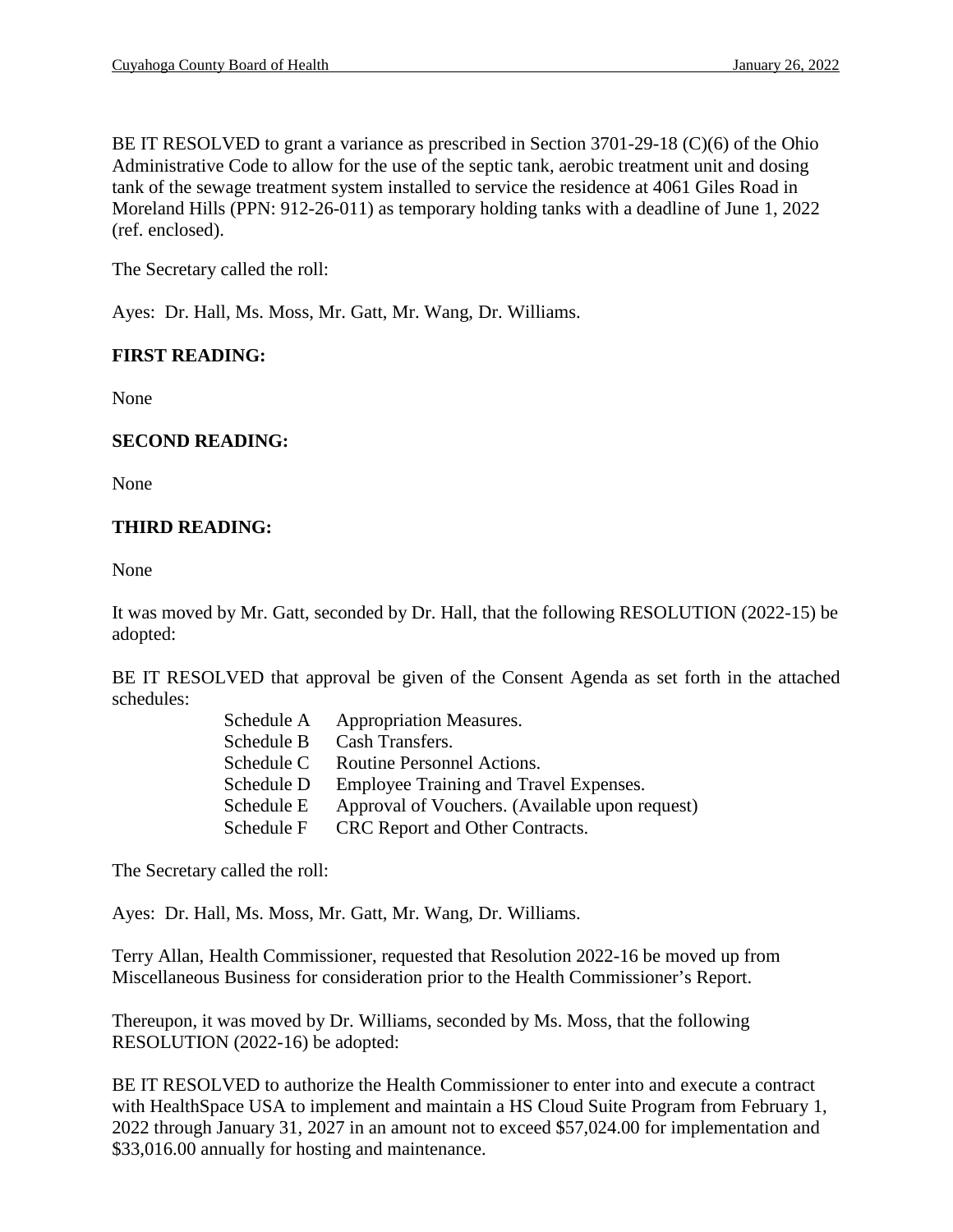The Secretary called the roll:

Ayes: Dr. Hall, Ms. Moss, Mr. Gatt, Mr. Wang, Dr. Williams.

Health Commissioner's Report – (9:57 a.m. – 10:40 a.m.) (1) COVID-19 Response Update (9:57 a.m. – 10:40 a.m.)

Public and Staff Comments (three-minute maximum) – N/A.

Break – 10:43 a.m. – 10:50 a.m.

It was moved by Ms. Moss, seconded by Dr. Williams, that pursuant to Resolution 1993-43 and O.R.C. Sec 121.22 the Board Adjourn to Executive Session to discuss personnel issues.

The Secretary called the roll:

Ayes: Dr. Hall, Ms. Moss, Mr. Gatt, Mr. Wang, Dr. Williams.

Executive Session began at 10:50 a.m.

Executive Session ended at 11:40 a.m.

Miscellaneous Business –

It was moved by Mr. Gatt, seconded by Ms. Moss, that the following RESOLUTION (2022-13) be adopted:

BE IT RESOLVED to approve the Operations Administrator job description effective January 26, 2022 (ref. enclosed).

The Secretary called the roll:

Ayes: Dr. Hall, Ms. Moss, Mr. Gatt, Mr. Wang, Dr. Williams.

Thereupon, it was moved by Mr. Gatt, seconded by Dr. Hall, that the following Motion be adopted:

BE IT RESOLVED that the meeting be adjourned at 11:45 a.m.

The Secretary called the roll:

Ayes: Dr. Hall, Ms. Moss, Mr. Gatt, Mr. Wang, Dr. Williams.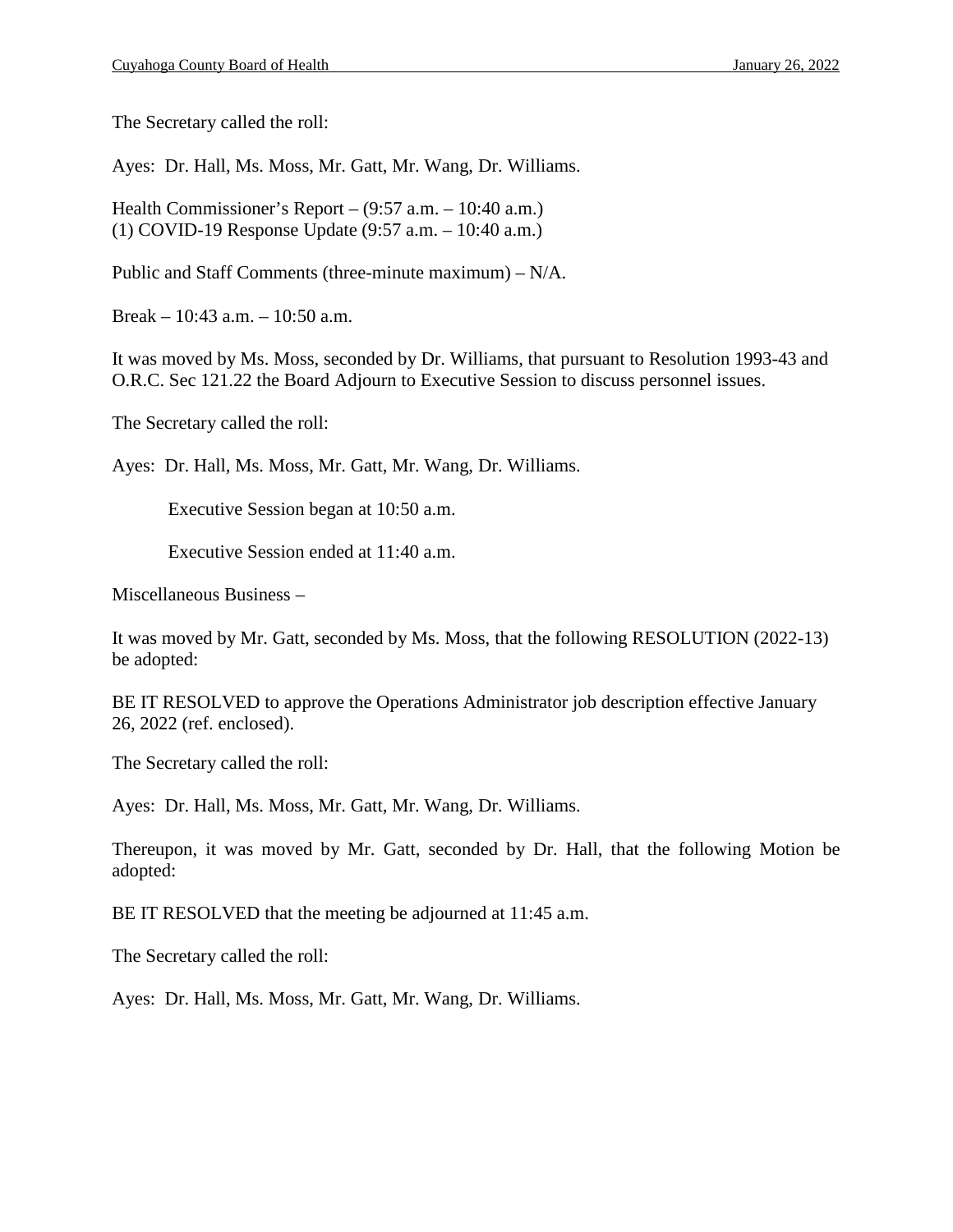# **SCHEDULE A APPROPRIATION MEASURES**

- 1. Establish Budgets
	- A. Establish a budget for the 2022 Ohio Equity Institute (OEI) grant in the amount of \$697,375.00 (ref. enclosed).
	- B. Establish a budget for the 2022/2023 Child Fatality Review (CFR) grant in the amount of \$250,000.00 (ref. enclosed).
	- C. Establish a budget for the 2022/2023 Newborn Home Visiting Program in the amount of \$1,539,300.00 (ref. enclosed).
- 2. Budget Revisions
	- A. Budget revision in the 2021/2022 Breastfeeding in the Workplace grant to increase the budget by \$4,500.00 (ref. enclosed).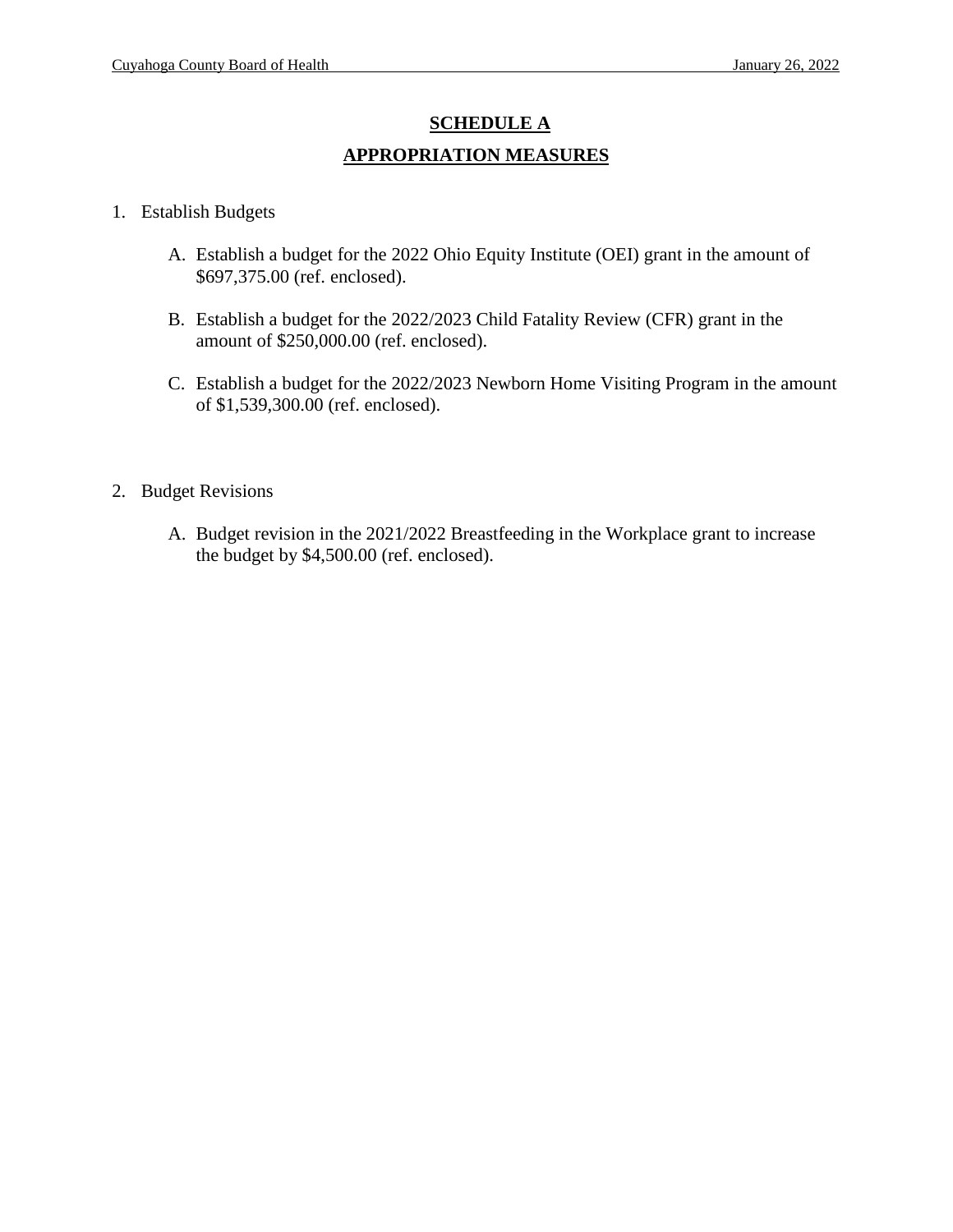## **SCHEDULE B CASH TRANSFERS**

1. Operating Transfers

None

2. Residual Equity Transfers

None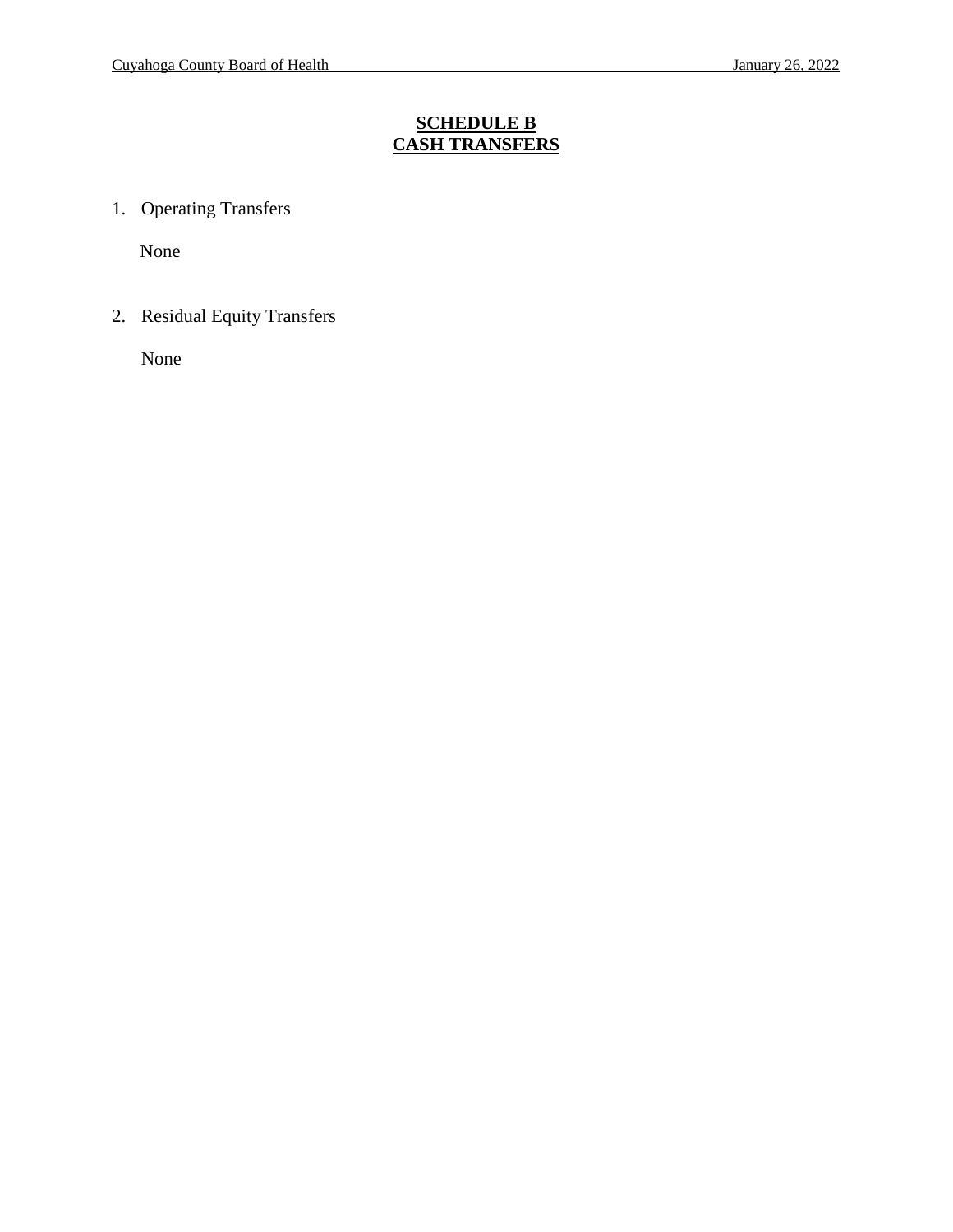#### **SCHEDULE C ROUTINE PERSONNEL ACTIONS**

Unless otherwise specifically indicated, said appointments shall be effective as of the beginning of the next pay period following completion and satisfaction of any post offer requirements and signature as determined by the Director of Organizational Development.

Ratify Appointment(s):

- A. Abby Mack, Outreach & Linkage Liaison, Grade C, \$41,149.00 annually, effective January 4, 2022.
- B. Angela Bailey, Deputy Director, Grade G, \$82,482.96 annually, effective January 18, 2022.
- C. Rachel McDade, DIS Program Manager, Grade E, \$53,968.00 annually, effective January 31, 2022.

Promotion(s):

A. Stephanie Sutila, Registered Environmental Health Specialist, Grade D, \$46,991.00 annually, effective January 31, 2022.

Resignation(s):

A. Domenica McClintock, Registered Environmental Health Specialist Supervisor, effective February 4, 2022.

Retirement(s):

A. Vince Caraffi, Sanitarian Supervisor, effective December 31, 2021.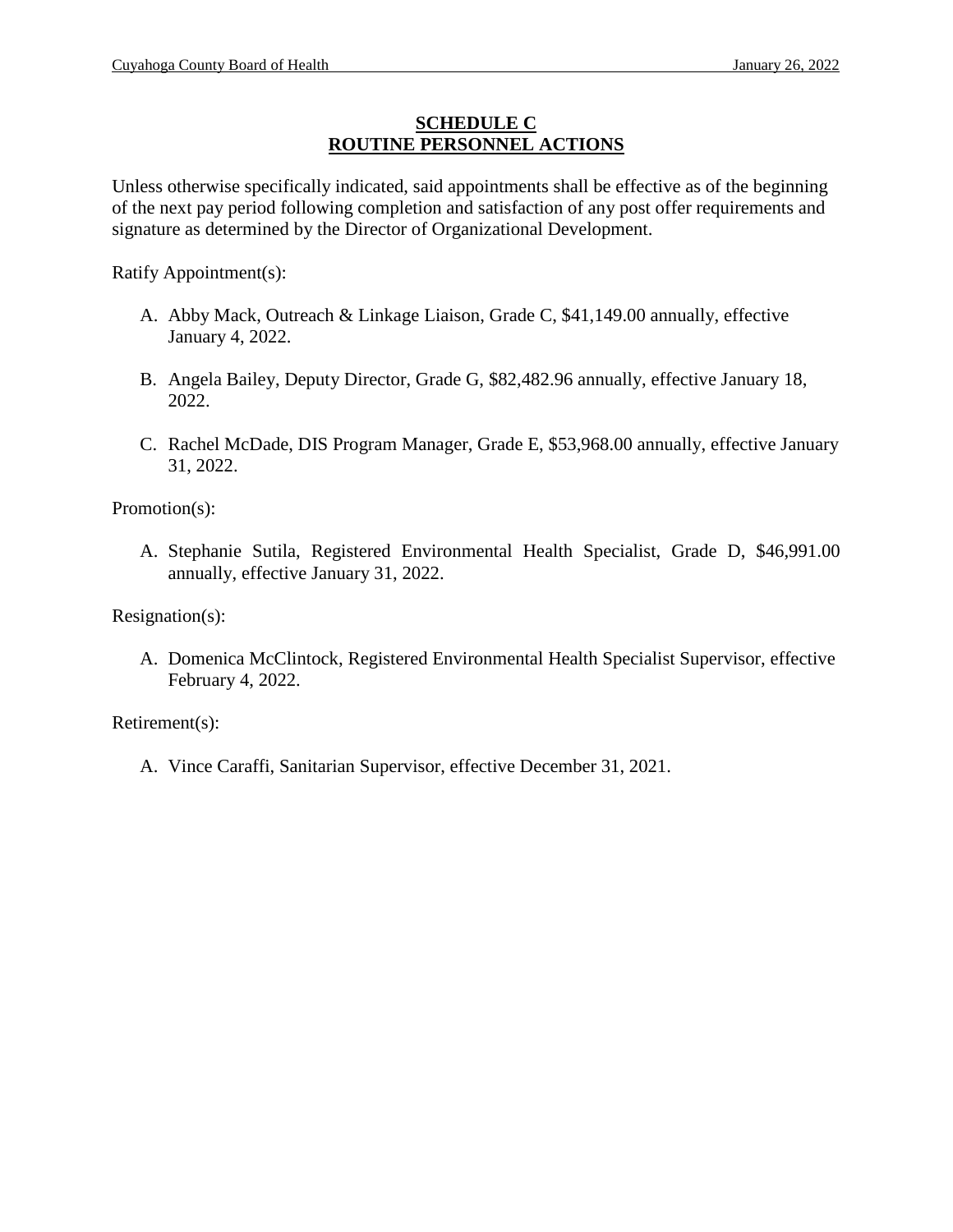## **SCHEDULE D EMPLOYEE TRAINING AND TRAVEL EXPENSES**

**Administration** 

None

Environmental Public Health

None

Epidemiology, Surveillance and Informatics

None

Prevention and Wellness

None

\*Professional education under ONA contract.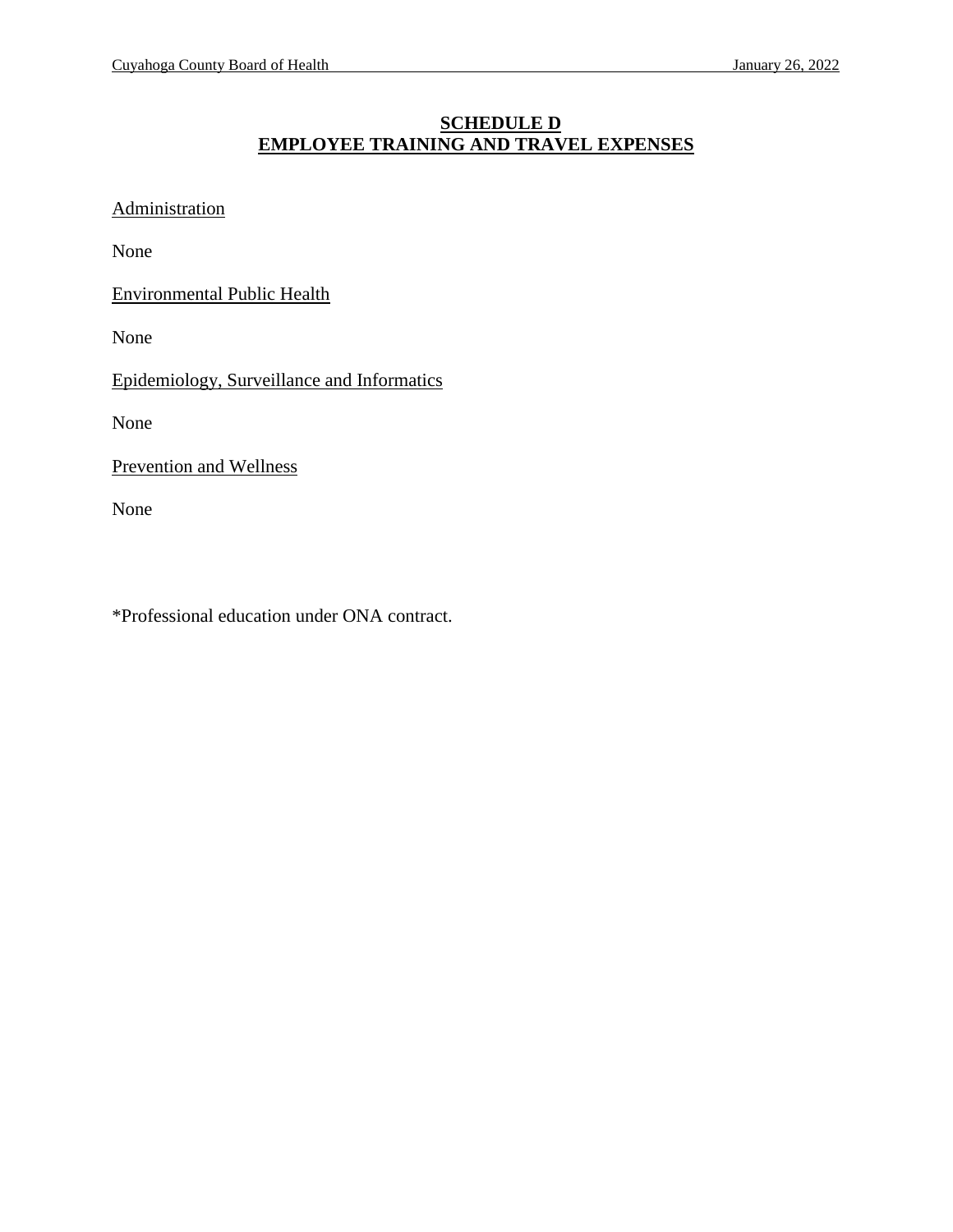#### **SCHEDULE F CRC REPORT AND OTHER CONTRACTS**

#### A. CRC Report

1. December 21, 2021 Meeting (ref. enclosed):

Tabled Items

CRC 2021-64: Contract - Paramount Insurance Company

No Exchange of Funds

CRC 2021-123: Phase II Stormwater-City of Brooklyn City of Euclid City of Shaker Heights City of Strongsville

City of North Royalton City of Richmond Heights

CRC 2021-124: Addendum - Cuyahoga County - to extend the end of the contract term from December 31, 2021 through March 31, 2022

CRC 2021-125: Addendum - The MetroHealth System - to extend the end of the contract term from December 31, 2021 through March 31, 2022

CRC 2021-126: BAA - Bright Beginnings

Contract Authorizations

CRC 2021-127: TNT Construction - \$8,880.00

CRC 2021-128: Green Home Solutions - \$20,900.00

CRC 2021-129: KMU Trucking & Excavation, LLC - \$15,995.00

CRC 2021-130: A&P Septic, LLC - \$14,619.51

Contract Approvals

CRC 2021-131: Association of Ohio Health Commissioners - \$5,278.00

CRC 2021-132: Addendum - Richardson Compensation Consulting, LLC - to extend the end of the contract term from December 31, 2021 through December 31, 2022 and increase the amount to be paid from not to exceed \$24,500.00 to \$49,070.00

Revenue Generating Agreements

| CRC 2021-133: Phase II Stormwater - |            |
|-------------------------------------|------------|
| City of Middleburg Heights          | \$1,000.00 |
| City of Rocky River                 | \$5,370.00 |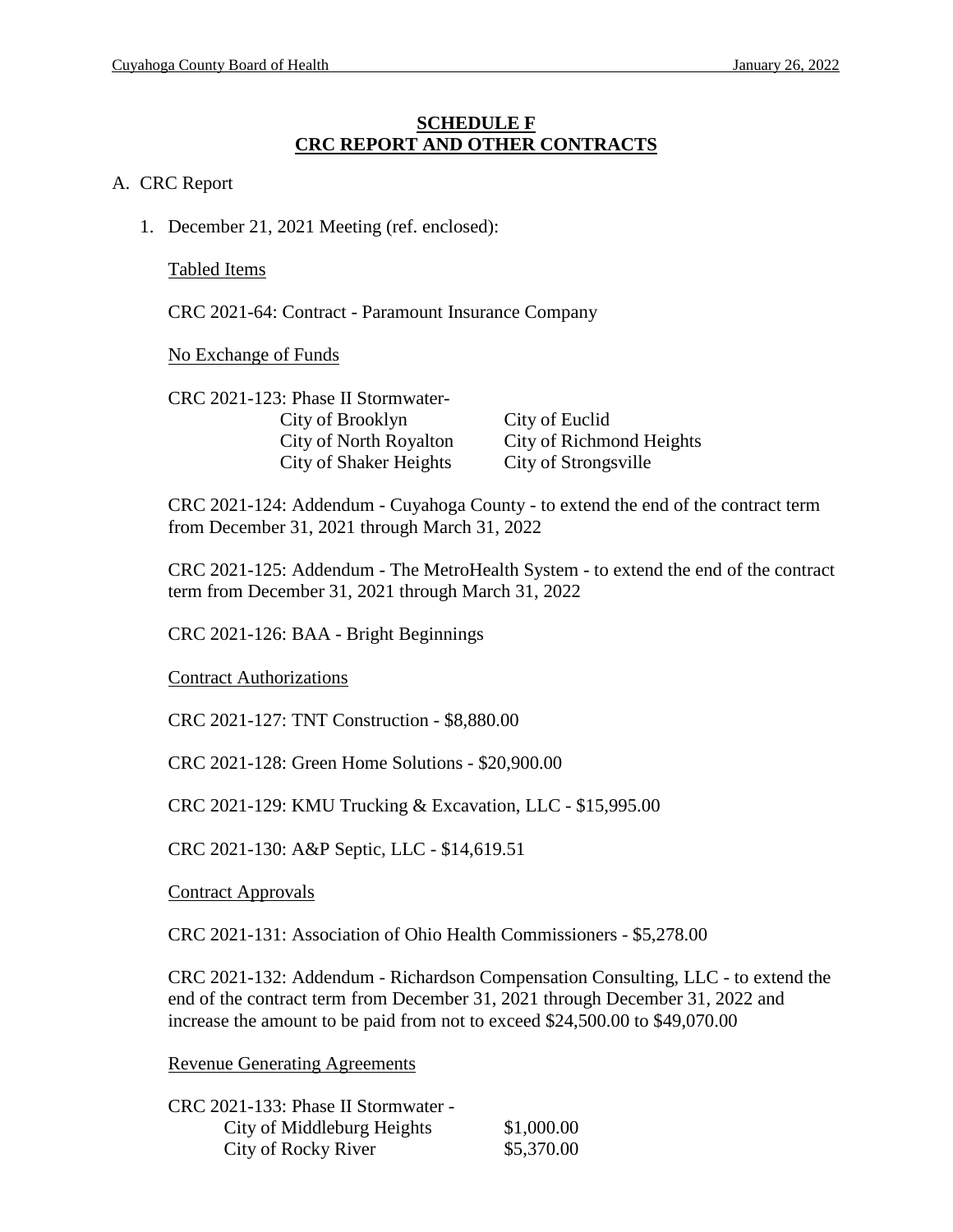2. January 4, 2022 Meeting (ref. enclosed):

Tabled Items

CRC 2021-64: Contract - Paramount Insurance Company

No Exchange of Funds

CRC 2022-01: Phase II Stormwater - City of Brecksville City of Broadview Heights City of Brook Park City of Lakewood City of Middleburg Heights Olmsted Township Village of Gates Mills Village of Orange

#### Contract Authorizations

CRC 2022-02: Accurate Analytical Testing, LLC - \$21,337.50

Contract Approvals

CRC 2022-03: Traci Gallagher-Bonvenuto - \$8,000.00

CRC 2022-04: Addendum - Cuyahoga County Department of Senior and Adult Services to increase the amount paid from \$56,401.00 to \$59,851.00

CRC 2022-05: USI Insurance Services - \$23,500.00

Revenue Generating Agreements

CRC 2022-06: Phase II Stormwater services - Village of Orange  $$5,432.00$ City of Richmond Heights  $$3,580.00$ 

3. January 18, 2022 Meeting (ref. enclosed):

Tabled Items

CRC 2021-64: Contract - Paramount Insurance Company

No Exchange of Funds

CRC 2022-07: Phase II Stormwater – City of Bedford City of Parma Village of Brooklyn Heights City of Seven Hills Village of Glenwillow Village of Valley View Village of Moreland Hills

CRC 2022-08: Addendum - Michael A. Dolan - to extend the end of the contract term from December 31, 2021 through December 31, 2022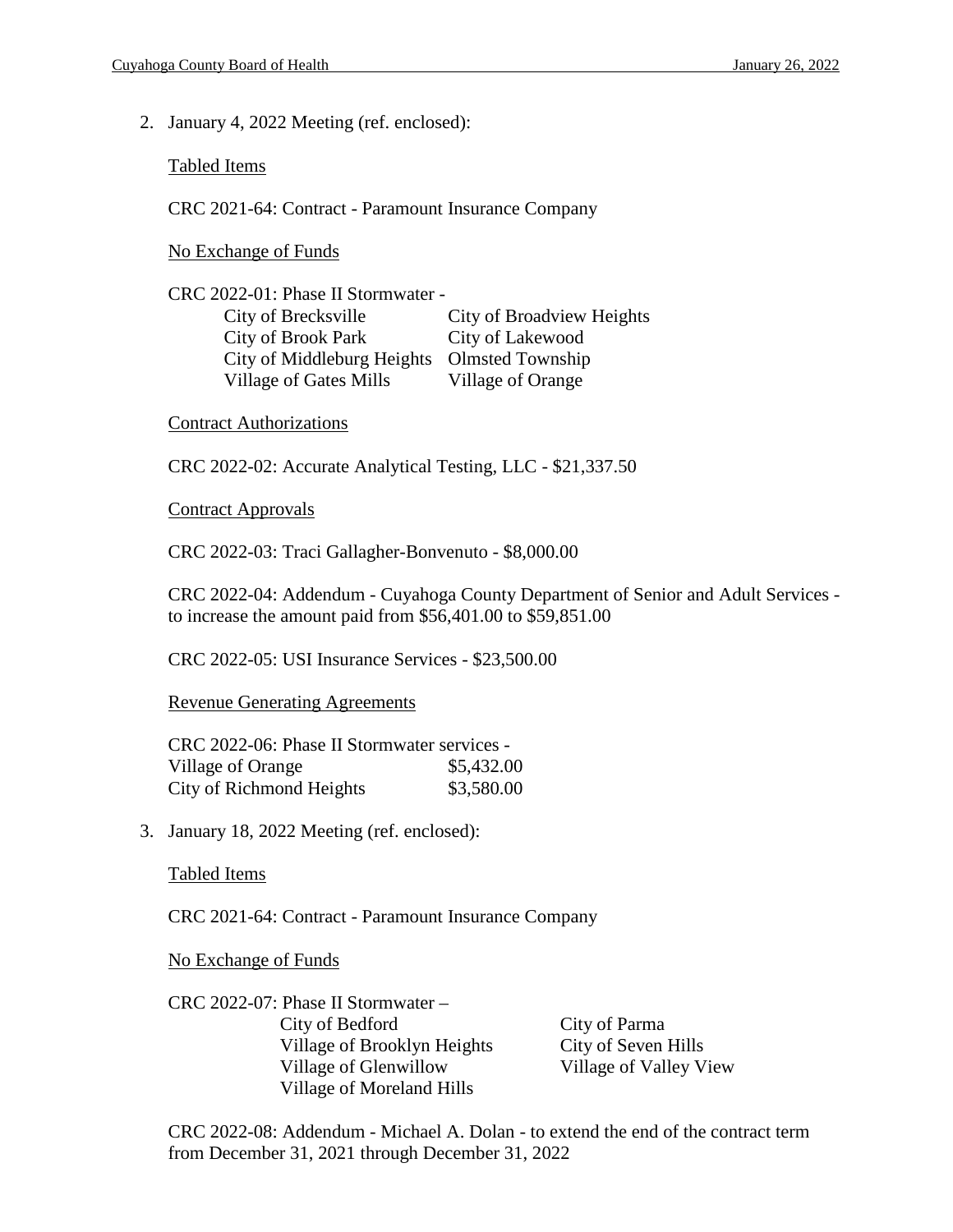#### Contract Authorizations

Item CRC 2022-09 for household sewage system replacement at 4919 Brainard Rd., Orange Village, Ohio 44022 was removed from the agenda due to lack of participation in the program

CRC 2022-10: A&P Septic, LLC - \$14,419.51

CRC 2022-11: Dynamerican - \$15,275.00

CRC 2022-12: Green Home Solutions - \$13,250.00

CRC 2022-13: American Builders & Applicators - \$5,050.00

CRC 2022-14: Green Home Solutions - \$14,950.00

Contract Approvals

CRC 2022-15: Robert DeLorenzo - \$20,000.00

CRC 2022-16: Medina County Combined General Health District - \$20,000.00

CRC 2022-17: Heidi Harris, MSN, CNP - \$19,800.00

Revenue Generating Agreements

CRC 2022-18: Phase II Stormwater services - City of Bay Village - \$11,636.00

#### B. Other Contracts

None